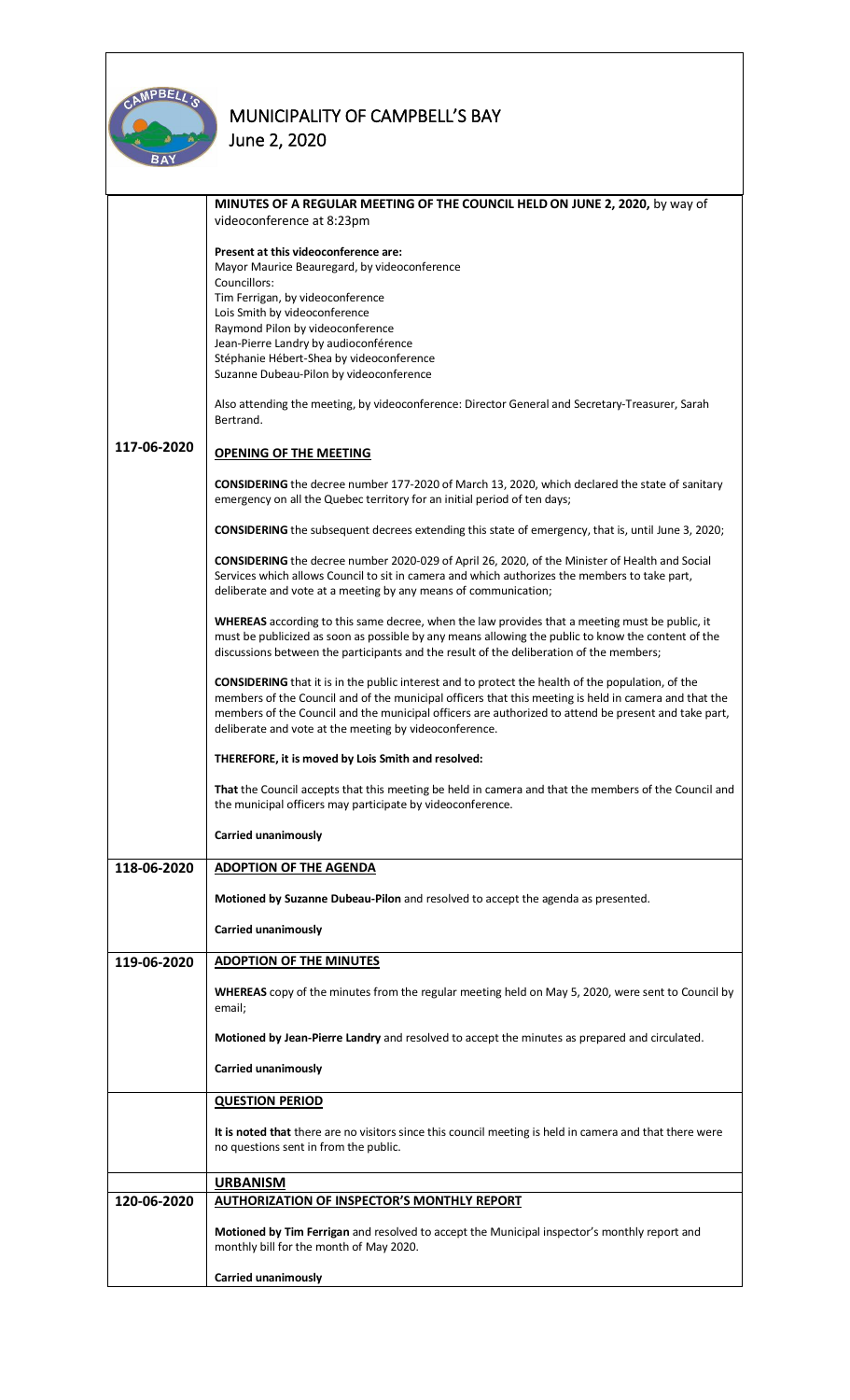

| 121-06-2020 | NOTICE OF MOTION AND PRESENTATION OF DRAFT BYLAW NO 100-2020 IS HEREBY<br>GIVEN by Jean-Pierre Landry regarding property standards in matters of sanitation and nuisances in<br>order to maintain peace and order on the territory of the municipality of Campbell's Bay.<br>It is noted that the draft bylaw no 100-2020 was sent by email to Council and is available on the<br>municipal website<br>Carried unanimously |
|-------------|----------------------------------------------------------------------------------------------------------------------------------------------------------------------------------------------------------------------------------------------------------------------------------------------------------------------------------------------------------------------------------------------------------------------------|
|             |                                                                                                                                                                                                                                                                                                                                                                                                                            |
| 122-06-2020 | BY-LAW 91-11 REGARDING THE URBANISM ADVISORY COMMITTEE                                                                                                                                                                                                                                                                                                                                                                     |
|             | <b>WHEREAS</b> the members of the Urbanism Advisory Committee are nominated by Council as described<br>in bylaw 91-11;                                                                                                                                                                                                                                                                                                     |
|             | Motioned by Stéphanie Hébert-Shea and resolved:                                                                                                                                                                                                                                                                                                                                                                            |
|             | <b>THAT</b> according to article 5 of the bylaw 91-11, the Urbanism Advisory Committee composition<br>remain the same as mentioned in the bylaw;                                                                                                                                                                                                                                                                           |
|             | THAT according to article 7 of bylaw 91-11, a public invitation be sent regarding the nomination of<br>four residents for the urbanism advisory committee;                                                                                                                                                                                                                                                                 |
|             | It is also noted that a correction to article 14 is made regarding the reference to article 5 and not<br>article 1;                                                                                                                                                                                                                                                                                                        |
|             | <b>Carried unanimously</b>                                                                                                                                                                                                                                                                                                                                                                                                 |
|             | COVID-19                                                                                                                                                                                                                                                                                                                                                                                                                   |
| 123-06-2020 | <b>COVID-19 - MUNICIPAL CLOSURES AND REOPENING</b>                                                                                                                                                                                                                                                                                                                                                                         |
|             | <b>CONSIDERING</b> the decree number 177-2020 of March 13, 2020, which declared the state of sanitary<br>emergency on all the Quebec territory for an initial period of ten days;                                                                                                                                                                                                                                          |
|             | <b>CONSIDERING</b> the subsequent decrees extending this state of emergency, that is, until June 3, 2020;                                                                                                                                                                                                                                                                                                                  |
|             | Motioned by Raymond Pilon and resolved that the parks remain closed until the lifting of the state of<br>health emergency by the Québec government and that the Municipal office remain closed to the<br>public until the protective barrier is installed for the protection of the secretary and Director General.                                                                                                        |
|             | Carried unanimously                                                                                                                                                                                                                                                                                                                                                                                                        |
| 124-06-2020 | <b>COVID-19- MUNICIPAL HEALTH POLICY</b>                                                                                                                                                                                                                                                                                                                                                                                   |
|             | WHEREAS In these special circumstances, the Municipality, in accordance with regulations set by<br>CNESST, is taking every means to protect workers' health and ensure their safety;                                                                                                                                                                                                                                       |
|             | <b>WHEREAS</b> the Municipality seeks to ensure a healthy work environment by respecting the<br>occupational health and safety obligations and the health instructions in place by CNESST and both<br>federal and provincial health authorities;                                                                                                                                                                           |
|             | Motioned by Stéphanie Hébert-Shea and resolved to adopt the Employee Health Policy regarding<br>Covid-19 as presented and sent by email.                                                                                                                                                                                                                                                                                   |
|             | <b>Carried unanimously</b>                                                                                                                                                                                                                                                                                                                                                                                                 |
|             | <b>STREETS AND SIDEWALKS</b>                                                                                                                                                                                                                                                                                                                                                                                               |
| 125-06-2020 | <b>AUTHORIZATION OF EXPENSE - STREET SWEEPING</b>                                                                                                                                                                                                                                                                                                                                                                          |
|             | Motioned by Lois Smith and resolved to authorize the payment of the street sweeping invoice to<br>Judith Langevin for the amount of \$6 845.17 plus taxes. The expense is allocated from the budgetary<br>item: Street sweeping                                                                                                                                                                                            |
|             | Adopted                                                                                                                                                                                                                                                                                                                                                                                                                    |
|             | <b>MAYOR'S REPORT</b>                                                                                                                                                                                                                                                                                                                                                                                                      |
|             | Is it noted that the Mayor provides an update regarding his replacement at prior meeting<br>commitments by the Pro-Mayor during the non-consumption notice.                                                                                                                                                                                                                                                                |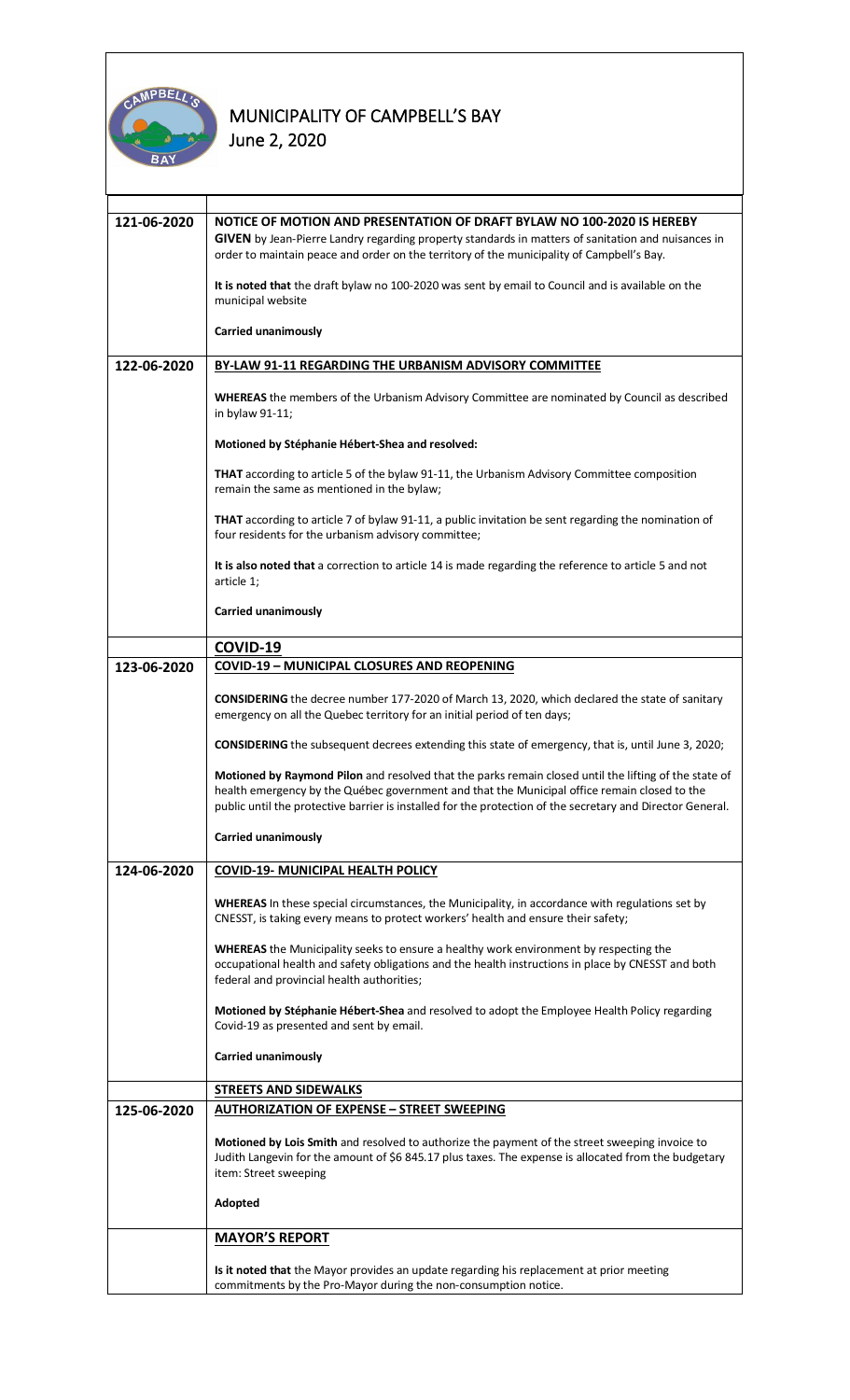

|             | <b>FINANCE</b>                                                                                                                                                                                                                                                                     |                                                                                                                                                      |           |                                 |  |
|-------------|------------------------------------------------------------------------------------------------------------------------------------------------------------------------------------------------------------------------------------------------------------------------------------|------------------------------------------------------------------------------------------------------------------------------------------------------|-----------|---------------------------------|--|
| 126-06-2020 |                                                                                                                                                                                                                                                                                    | <b>MONTHLY BILLS</b>                                                                                                                                 |           |                                 |  |
|             |                                                                                                                                                                                                                                                                                    |                                                                                                                                                      |           |                                 |  |
|             | Motioned by Raymond Pilon and resolved to pay monthly bills as presented on the disbursement<br>sheet of June 2, 2020, in the amount of \$105 333.24                                                                                                                               |                                                                                                                                                      |           |                                 |  |
|             | Adopted                                                                                                                                                                                                                                                                            |                                                                                                                                                      |           |                                 |  |
|             |                                                                                                                                                                                                                                                                                    | <b>Certificate of availability</b>                                                                                                                   |           |                                 |  |
|             |                                                                                                                                                                                                                                                                                    | Sarah Bertrand, Director general of the Municipality of Campbell's Bay, certifies that there are funds<br>available for the above-approved expenses. |           |                                 |  |
|             |                                                                                                                                                                                                                                                                                    | Given in Campbell's Bay, this, 2 <sup>nd</sup> day of June 2020,                                                                                     |           |                                 |  |
|             | Original copy signed<br>Sarah Bertrand DGST                                                                                                                                                                                                                                        |                                                                                                                                                      |           |                                 |  |
| 127-06-2020 |                                                                                                                                                                                                                                                                                    | SALE OF IMMOVABLE FOR NON-PAYMENT OF TAXES                                                                                                           |           |                                 |  |
|             |                                                                                                                                                                                                                                                                                    |                                                                                                                                                      |           |                                 |  |
|             | Motioned by Tim Ferrigan and resolved to authorize the sale of the following immovable for non-<br>payment of taxes at the MRC Pontiac land sale mandated by notary Mireille Alary, to be held<br>September 10, 2020:                                                              |                                                                                                                                                      |           |                                 |  |
|             |                                                                                                                                                                                                                                                                                    |                                                                                                                                                      |           |                                 |  |
|             | 9765 14 2874<br>9765 23 1751                                                                                                                                                                                                                                                       |                                                                                                                                                      |           |                                 |  |
|             | 9765 15 1300                                                                                                                                                                                                                                                                       |                                                                                                                                                      |           |                                 |  |
|             | 9766 10 0339                                                                                                                                                                                                                                                                       |                                                                                                                                                      |           |                                 |  |
|             | 9665 78 9430                                                                                                                                                                                                                                                                       |                                                                                                                                                      |           |                                 |  |
|             | 9665 78 8911                                                                                                                                                                                                                                                                       |                                                                                                                                                      |           |                                 |  |
|             | It is noted that 9765 29 3721 has already been added to the sale, resolution no 030-02-2020                                                                                                                                                                                        |                                                                                                                                                      |           |                                 |  |
|             |                                                                                                                                                                                                                                                                                    |                                                                                                                                                      |           |                                 |  |
| 128-06-2020 | <b>Carried unanimously</b><br>RESOLUTION OF CONCORDANCE AND SHORT-TERM PAYMENT OF BORROWING BYLAW                                                                                                                                                                                  |                                                                                                                                                      |           |                                 |  |
|             | 59-05 OF \$841,300 TO BE COMPLETED ON JUNE 9, 2020                                                                                                                                                                                                                                 |                                                                                                                                                      |           |                                 |  |
|             |                                                                                                                                                                                                                                                                                    |                                                                                                                                                      |           |                                 |  |
|             |                                                                                                                                                                                                                                                                                    | <b>WHEREAS</b> in accordance with the following borrowing bylaw and for the amount indicated, the                                                    |           |                                 |  |
|             |                                                                                                                                                                                                                                                                                    | Municipality of Campbell's Bay wishes to borrow by ticket for a total amount of \$841,300 to be                                                      |           |                                 |  |
|             |                                                                                                                                                                                                                                                                                    | realized on June 9, 2020, divided as follows:                                                                                                        |           |                                 |  |
|             |                                                                                                                                                                                                                                                                                    |                                                                                                                                                      |           |                                 |  |
|             | 59-05                                                                                                                                                                                                                                                                              | <b>Borrowing rules #</b>                                                                                                                             |           | For the amount of<br>841 300 \$ |  |
|             |                                                                                                                                                                                                                                                                                    |                                                                                                                                                      |           |                                 |  |
|             |                                                                                                                                                                                                                                                                                    | <b>WHEREAS</b> the loan settlement should be amended accordingly;                                                                                    |           |                                 |  |
|             |                                                                                                                                                                                                                                                                                    | WHEREAS in accordance with section 1 of section 2 of the Municipal Debts and Borrowing Act (QRL,                                                     |           |                                 |  |
|             |                                                                                                                                                                                                                                                                                    | Chapter D7), for the purposes of this loan and for borrowing by-law number 59-05, the Municipality                                                   |           |                                 |  |
|             |                                                                                                                                                                                                                                                                                    | of Campbell's Bay wishes to carry out the loan for a shorter term than the one originally set out in                                                 |           |                                 |  |
|             | these regulations;                                                                                                                                                                                                                                                                 |                                                                                                                                                      |           |                                 |  |
|             |                                                                                                                                                                                                                                                                                    | It is proposed by Jean-Pierre Landry and unanimously resolved:                                                                                       |           |                                 |  |
|             | THAT the loan settlement indicated in the 1st <sup>er</sup> paragraph of the preamble be financed by notes, in<br>accordance with the following:<br>Tickets will be dated June 9, 2020;<br>1.<br>Interest will be payable semi-annual on June 9 and December 9 of each year;<br>2. |                                                                                                                                                      |           |                                 |  |
|             |                                                                                                                                                                                                                                                                                    |                                                                                                                                                      |           |                                 |  |
|             |                                                                                                                                                                                                                                                                                    |                                                                                                                                                      |           |                                 |  |
|             | 3.                                                                                                                                                                                                                                                                                 | Tickets will be signed by the Mayor and the Secretary-Treasurer or Treasurer;                                                                        |           |                                 |  |
|             | The notes, as for the principal, will be repaid as follows:<br>4.                                                                                                                                                                                                                  |                                                                                                                                                      |           |                                 |  |
|             |                                                                                                                                                                                                                                                                                    |                                                                                                                                                      |           |                                 |  |
|             |                                                                                                                                                                                                                                                                                    |                                                                                                                                                      |           |                                 |  |
|             |                                                                                                                                                                                                                                                                                    | 2021.                                                                                                                                                | 33 400 \$ |                                 |  |
|             |                                                                                                                                                                                                                                                                                    | 2022.                                                                                                                                                | 34 300 \$ |                                 |  |
|             |                                                                                                                                                                                                                                                                                    | 2023.                                                                                                                                                | 35 000 \$ |                                 |  |
|             |                                                                                                                                                                                                                                                                                    | 2024.                                                                                                                                                | 35 800 \$ |                                 |  |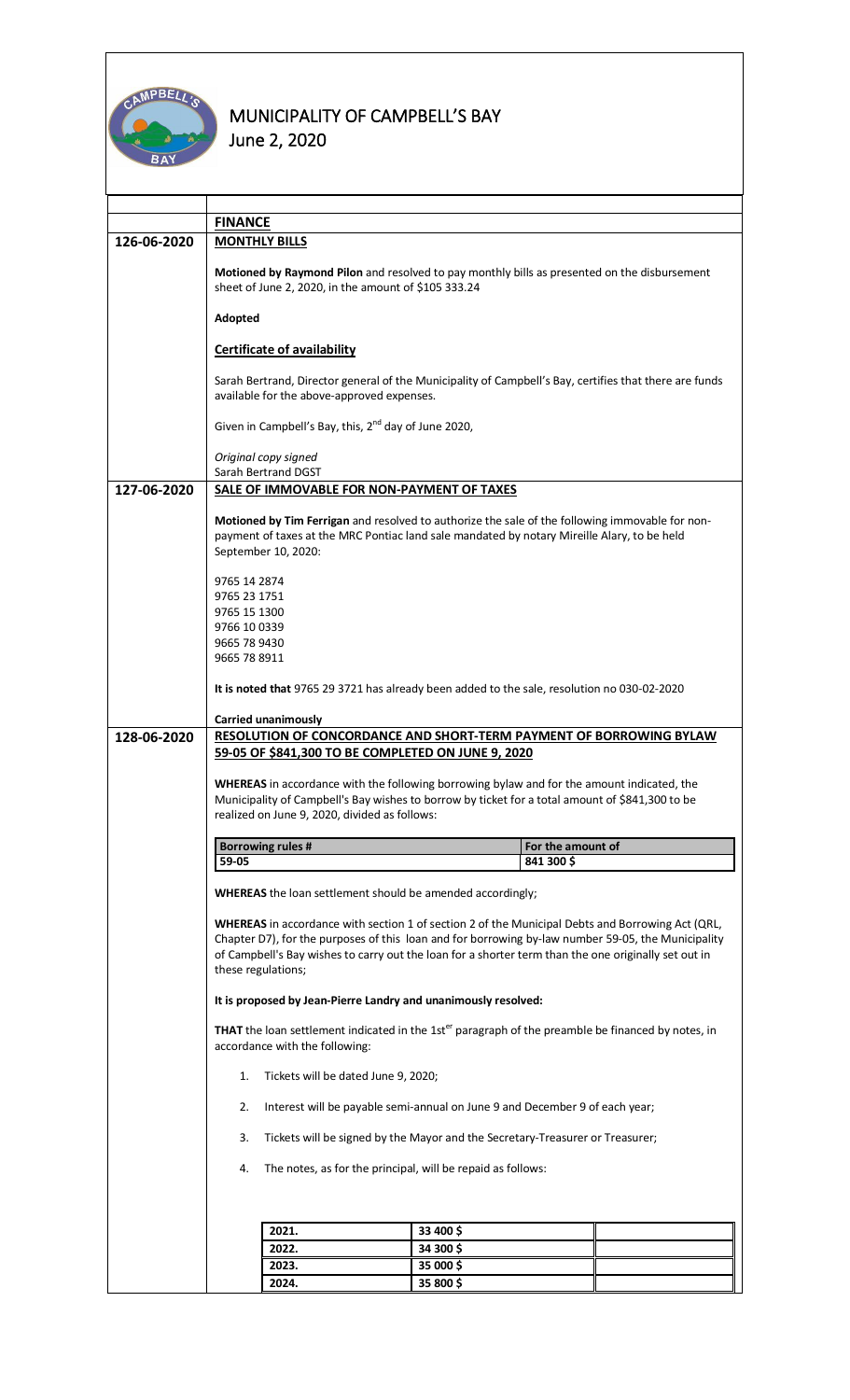

|             | 2025.                                                                                                                                                                                                                                                                                                                                                                                                                                                                                                                                                                                                                                                  |                                          | 36 700 \$                  |      | (to be paid in 2025)                                                                                      |
|-------------|--------------------------------------------------------------------------------------------------------------------------------------------------------------------------------------------------------------------------------------------------------------------------------------------------------------------------------------------------------------------------------------------------------------------------------------------------------------------------------------------------------------------------------------------------------------------------------------------------------------------------------------------------------|------------------------------------------|----------------------------|------|-----------------------------------------------------------------------------------------------------------|
|             | 2025.                                                                                                                                                                                                                                                                                                                                                                                                                                                                                                                                                                                                                                                  |                                          | 666 100\$                  |      | (to be renewed)                                                                                           |
|             | THAT with respect to the expected annual capital amortizations for 2026 and beyond, the term of the<br>Loan Settlement in bylaw 59-05 is shorter than the original term, i.e. for a five-year term (as of June 9,<br>2020), instead of the term prescribed for such amortization, with each subsequent issue, to be for the<br>balance or portion of the balance due on the loan.                                                                                                                                                                                                                                                                      |                                          |                            |      |                                                                                                           |
|             | <b>Carried unanimously</b>                                                                                                                                                                                                                                                                                                                                                                                                                                                                                                                                                                                                                             |                                          |                            |      |                                                                                                           |
| 129-06-2020 | <b>SUBMISSIONS FOR THE ISSUANCE OF NOTES - BORROWING BYLAW 59-05</b>                                                                                                                                                                                                                                                                                                                                                                                                                                                                                                                                                                                   |                                          |                            |      |                                                                                                           |
|             | Opening date:<br>June 2, 2020                                                                                                                                                                                                                                                                                                                                                                                                                                                                                                                                                                                                                          |                                          |                            |      |                                                                                                           |
|             | Number of submissions:                                                                                                                                                                                                                                                                                                                                                                                                                                                                                                                                                                                                                                 | 3                                        |                            |      |                                                                                                           |
|             | Opening time:                                                                                                                                                                                                                                                                                                                                                                                                                                                                                                                                                                                                                                          | 10 a.m.                                  |                            |      |                                                                                                           |
|             | Average maturity:                                                                                                                                                                                                                                                                                                                                                                                                                                                                                                                                                                                                                                      | 4 years and 7 months                     |                            |      |                                                                                                           |
|             | Opening place:                                                                                                                                                                                                                                                                                                                                                                                                                                                                                                                                                                                                                                         |                                          | Quebec Ministry of Finance |      |                                                                                                           |
|             | Issue date:                                                                                                                                                                                                                                                                                                                                                                                                                                                                                                                                                                                                                                            | June 9, 2020                             |                            |      |                                                                                                           |
|             | Amount:                                                                                                                                                                                                                                                                                                                                                                                                                                                                                                                                                                                                                                                | 841 300 \$                               |                            |      |                                                                                                           |
|             |                                                                                                                                                                                                                                                                                                                                                                                                                                                                                                                                                                                                                                                        |                                          |                            |      |                                                                                                           |
|             | <b>WHEREAS</b> the Municipality of Campbell's Bay has requested, in this regard, through the electronic<br>system -"Auction and publication service of the results of debt issued for municipal financing", bids for<br>the sale of a note issue, dated June 9, 2020, in the amount of \$841,300;<br>WHEREAS following the public tender for the sale of the issue designated above, the Department of<br>Finance received three compliant submissions, all under section 555 of the Cities and Cities Act (RLRQ,<br>Chapter C19) or section 1066 of the Quebec Municipal Code (RLRQ, Chapter C27.1) and the resolution<br>adopted under this section; |                                          |                            |      |                                                                                                           |
|             | 1<br><b>BANQUE ROYALE DU CANADA</b>                                                                                                                                                                                                                                                                                                                                                                                                                                                                                                                                                                                                                    |                                          |                            |      |                                                                                                           |
|             |                                                                                                                                                                                                                                                                                                                                                                                                                                                                                                                                                                                                                                                        |                                          |                            |      |                                                                                                           |
|             | 33 400 \$                                                                                                                                                                                                                                                                                                                                                                                                                                                                                                                                                                                                                                              |                                          | 2,12000 %                  | 2021 |                                                                                                           |
|             | 34 300 \$                                                                                                                                                                                                                                                                                                                                                                                                                                                                                                                                                                                                                                              |                                          | 2,12000 %                  | 2022 |                                                                                                           |
|             | 35 000 \$                                                                                                                                                                                                                                                                                                                                                                                                                                                                                                                                                                                                                                              |                                          | 2,12000 %                  | 2023 |                                                                                                           |
|             | 35 800 \$                                                                                                                                                                                                                                                                                                                                                                                                                                                                                                                                                                                                                                              |                                          | 2,12000 %                  | 2024 |                                                                                                           |
|             | 702 800 \$                                                                                                                                                                                                                                                                                                                                                                                                                                                                                                                                                                                                                                             |                                          | 2,12000 %                  |      | 2025                                                                                                      |
|             |                                                                                                                                                                                                                                                                                                                                                                                                                                                                                                                                                                                                                                                        |                                          |                            |      |                                                                                                           |
|             | Coût réel : 2,12000 %<br>Prix: 100,00000<br>CAISSE DESJARDINS DES RIVIÈRES DE PONTIAC<br>z                                                                                                                                                                                                                                                                                                                                                                                                                                                                                                                                                             |                                          |                            |      |                                                                                                           |
|             |                                                                                                                                                                                                                                                                                                                                                                                                                                                                                                                                                                                                                                                        |                                          |                            |      |                                                                                                           |
|             | 33 400 \$                                                                                                                                                                                                                                                                                                                                                                                                                                                                                                                                                                                                                                              |                                          | 2,35000 %                  | 2021 |                                                                                                           |
|             | 34 300 \$                                                                                                                                                                                                                                                                                                                                                                                                                                                                                                                                                                                                                                              |                                          | 2,35000 %                  | 2022 |                                                                                                           |
|             | 35 000 \$                                                                                                                                                                                                                                                                                                                                                                                                                                                                                                                                                                                                                                              |                                          | 2,35000 %                  | 2023 |                                                                                                           |
|             | 35 800 \$                                                                                                                                                                                                                                                                                                                                                                                                                                                                                                                                                                                                                                              |                                          | 2,35000 %                  | 2024 |                                                                                                           |
|             | 702 800 \$                                                                                                                                                                                                                                                                                                                                                                                                                                                                                                                                                                                                                                             |                                          | 2,35000 %                  |      | 2025                                                                                                      |
|             |                                                                                                                                                                                                                                                                                                                                                                                                                                                                                                                                                                                                                                                        |                                          |                            |      |                                                                                                           |
|             |                                                                                                                                                                                                                                                                                                                                                                                                                                                                                                                                                                                                                                                        | Prix: 100,00000<br>Coût réel : 2,35000 % |                            |      |                                                                                                           |
|             | FINANCIÈRE BANQUE NATIONALE INC.<br>3                                                                                                                                                                                                                                                                                                                                                                                                                                                                                                                                                                                                                  |                                          |                            |      |                                                                                                           |
|             | 33 400 \$                                                                                                                                                                                                                                                                                                                                                                                                                                                                                                                                                                                                                                              |                                          | 1,40000 %                  | 2021 |                                                                                                           |
|             | 34 300 \$                                                                                                                                                                                                                                                                                                                                                                                                                                                                                                                                                                                                                                              |                                          | 1,50000 %                  | 2022 |                                                                                                           |
|             | 35 000 \$                                                                                                                                                                                                                                                                                                                                                                                                                                                                                                                                                                                                                                              |                                          | 1,70000 %                  | 2023 |                                                                                                           |
|             | 35 800 \$                                                                                                                                                                                                                                                                                                                                                                                                                                                                                                                                                                                                                                              |                                          | 1,85000 %                  | 2024 |                                                                                                           |
|             | 702 800 \$                                                                                                                                                                                                                                                                                                                                                                                                                                                                                                                                                                                                                                             |                                          | 2,00000 %                  |      | 2025                                                                                                      |
|             |                                                                                                                                                                                                                                                                                                                                                                                                                                                                                                                                                                                                                                                        |                                          |                            |      |                                                                                                           |
|             | Prix: 98,28300<br>Coût réel : 2,36924 %<br>WHEREAS the result of the calculation of actual costs indicates that the bid submitted by the firm<br>ROYAL BANK OF CANADA is the most advantageous;                                                                                                                                                                                                                                                                                                                                                                                                                                                        |                                          |                            |      |                                                                                                           |
|             | It is motioned by Suzanne Dubeau-Pilon and resolved                                                                                                                                                                                                                                                                                                                                                                                                                                                                                                                                                                                                    |                                          |                            |      |                                                                                                           |
|             |                                                                                                                                                                                                                                                                                                                                                                                                                                                                                                                                                                                                                                                        |                                          |                            |      | THAT the preamble to this resolution is an integral part of it as if it were here in the long reproduced; |
|             | THAT the Municipality of Campbell's Bay accepts the offer of CANADA ROYAL BANK for its borrowing<br>by notes dated June 9, 2020 in the amount of \$841,300 made under Borrowing Bylaw 59-05. These                                                                                                                                                                                                                                                                                                                                                                                                                                                     |                                          |                            |      |                                                                                                           |
|             | notes are issued at a price of 100,0000 for every \$100.00, face value of notes, maturing in series five<br>(5) years;                                                                                                                                                                                                                                                                                                                                                                                                                                                                                                                                 |                                          |                            |      |                                                                                                           |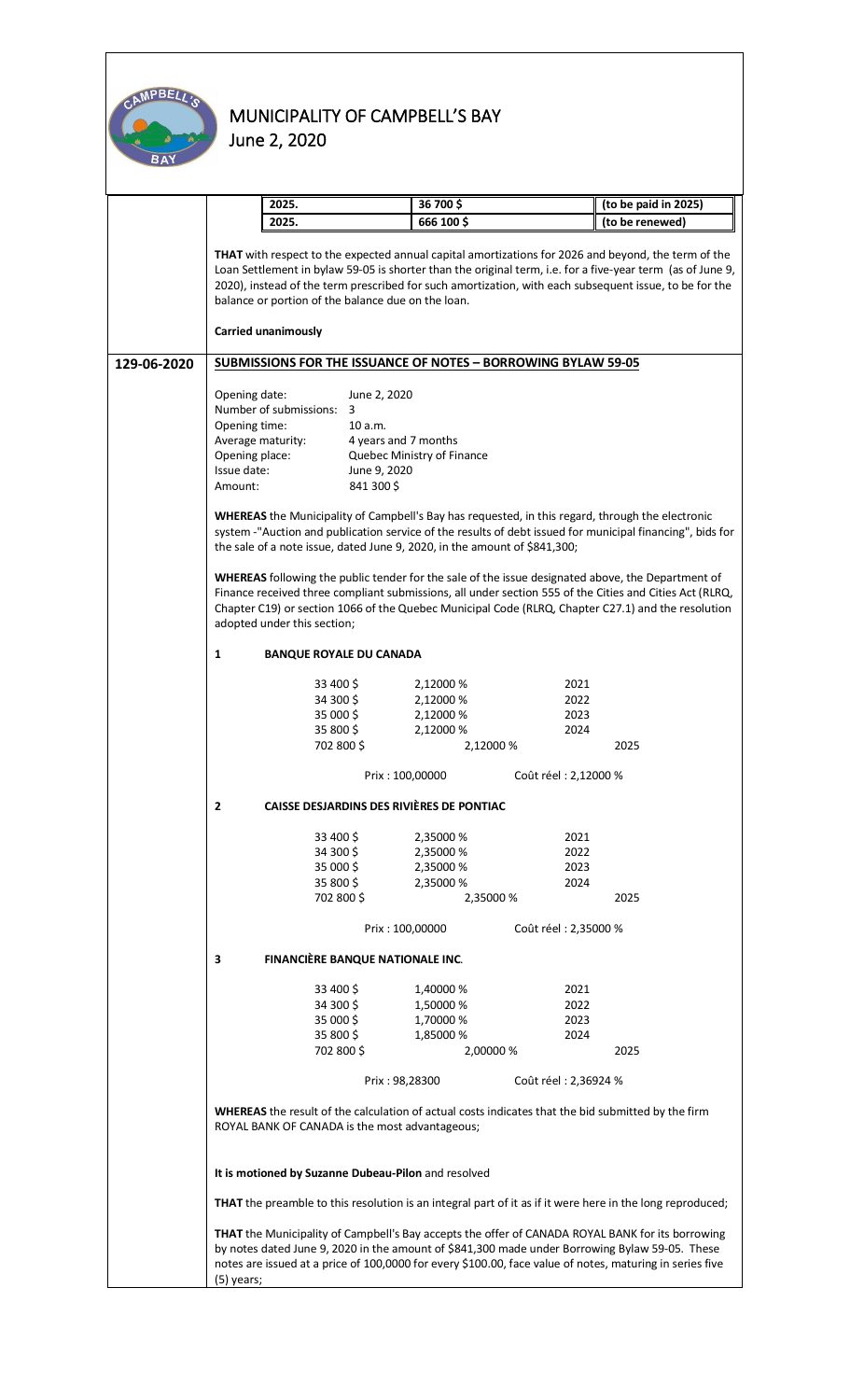

|             | <b>THAT</b> the notes, capital and interest, are payable by cheque to the order of the registered holder or by<br>pre-authorized bank debits to the holder.                                                                                                                         |  |  |  |  |
|-------------|-------------------------------------------------------------------------------------------------------------------------------------------------------------------------------------------------------------------------------------------------------------------------------------|--|--|--|--|
|             | <b>Carried unanimously</b>                                                                                                                                                                                                                                                          |  |  |  |  |
| 130-06-2020 | <b>AUTHORIZATION OF EXPENSE - INSTALLATION OF GLASS SHIELD - SENT BY EMAIL</b>                                                                                                                                                                                                      |  |  |  |  |
|             | Motioned by Jean-Pierre Landry and resolved to authorize the expense of \$2 100 + taxes for the<br>installation of a protective glass shield for the front service counter at the municipal office. The<br>expense is authorized from the budgetary item: office maintenance        |  |  |  |  |
|             | Carried unanimously                                                                                                                                                                                                                                                                 |  |  |  |  |
| 131-06-2020 | <b>AUTHORIZATION OF EXPENSE - AUTOMATION WATER SOFTNER - SENT BY EMAIL</b>                                                                                                                                                                                                          |  |  |  |  |
|             | Motioned by Jean-Pierre Landry and resolved to authorize the expense of \$1800 + taxes for a service<br>call regarding the automation and instrumentation of the water treatment automation system. The<br>expense is allocated from the budgetary item: water softener maintenance |  |  |  |  |
|             | <b>Carried unanimously</b>                                                                                                                                                                                                                                                          |  |  |  |  |
| 132-06-2020 | <b>AUTHORIZATRION OF EXPENSE - DE ICER/MIXER PUMP FOR WATER RESERVOIR</b>                                                                                                                                                                                                           |  |  |  |  |
|             | Motioned by Raymond Pilon and resolved to authorize the expense of \$900 + taxes for the purchase<br>of a new % HP Kasco De-icer. The expense is allocated from the budgetary item: Water Softener                                                                                  |  |  |  |  |
|             | <b>Carried unanimously</b>                                                                                                                                                                                                                                                          |  |  |  |  |
|             | <b>WATER - SEWAGE - TRANSFER SITE</b>                                                                                                                                                                                                                                               |  |  |  |  |
| 133-06-2020 | <b>REQUEST FOR WATER SERVICE - 76 CH LAFORET, MUNICIPALITY OF LITCHFIELD</b>                                                                                                                                                                                                        |  |  |  |  |
|             | WHEREAS a request was received from the possible future owner of the dwelling situated at 76 ch<br>Laforet, Municipality of Litchfield, requesting potable water service from the Municipality of<br>Campbell's Bay;                                                                |  |  |  |  |
|             | Whereas in virtue of article 24 of the law regarding "Les enterprises d'aqueduc et d'égout"applicable<br>to our municipality and in virtue of article 53 of the same law;                                                                                                           |  |  |  |  |
|             | It is motioned by Suzanne Dubeau-Pilon and resolved:                                                                                                                                                                                                                                |  |  |  |  |
|             | THAT the municipality of Campbell's Bay agree to supply potable water to the owner of the dwelling<br>situated at 76 ch. Laforet, Municipality of Litchfield.                                                                                                                       |  |  |  |  |
|             | THAT an annual service fee and administration fee be charged as determined in the annual municipal<br>tax and service bylaw;                                                                                                                                                        |  |  |  |  |
|             | <b>THAT</b> all other fees related to the hook up, maintenance and repairs of the service line are the sole<br>responsibility of the property owner of 76 ch Laforet, Litchfield;                                                                                                   |  |  |  |  |
|             | <b>THAT</b> the usage of the Municipality of Campbells Bay potable water be for domestic and residential<br>usage only;                                                                                                                                                             |  |  |  |  |
|             | <b>THAT</b> the said potable water is not treated with chlorine or any other treatment;                                                                                                                                                                                             |  |  |  |  |
|             | <b>THAT</b> the said property owner be made aware by attesting to the said conditions within this<br>resolution;                                                                                                                                                                    |  |  |  |  |
|             | <b>Carried unanimously</b>                                                                                                                                                                                                                                                          |  |  |  |  |
| 134-06-2020 | ACCEPTANCE OF LETTER SENT BY LES EXTINCTEURS L&S                                                                                                                                                                                                                                    |  |  |  |  |
|             | Motioned by Lois Smith and resolved to accept the letter sent by Les Extincteurs L&S that they will no<br>longer supply the Municipality with chlorine.                                                                                                                             |  |  |  |  |
|             | <b>Carried unanimously</b>                                                                                                                                                                                                                                                          |  |  |  |  |
| 135-06-2020 | <b>AUTHORIZATION OF EXPENSE - TEMPORARY SUPPLIER OF CHLORINE</b>                                                                                                                                                                                                                    |  |  |  |  |
|             |                                                                                                                                                                                                                                                                                     |  |  |  |  |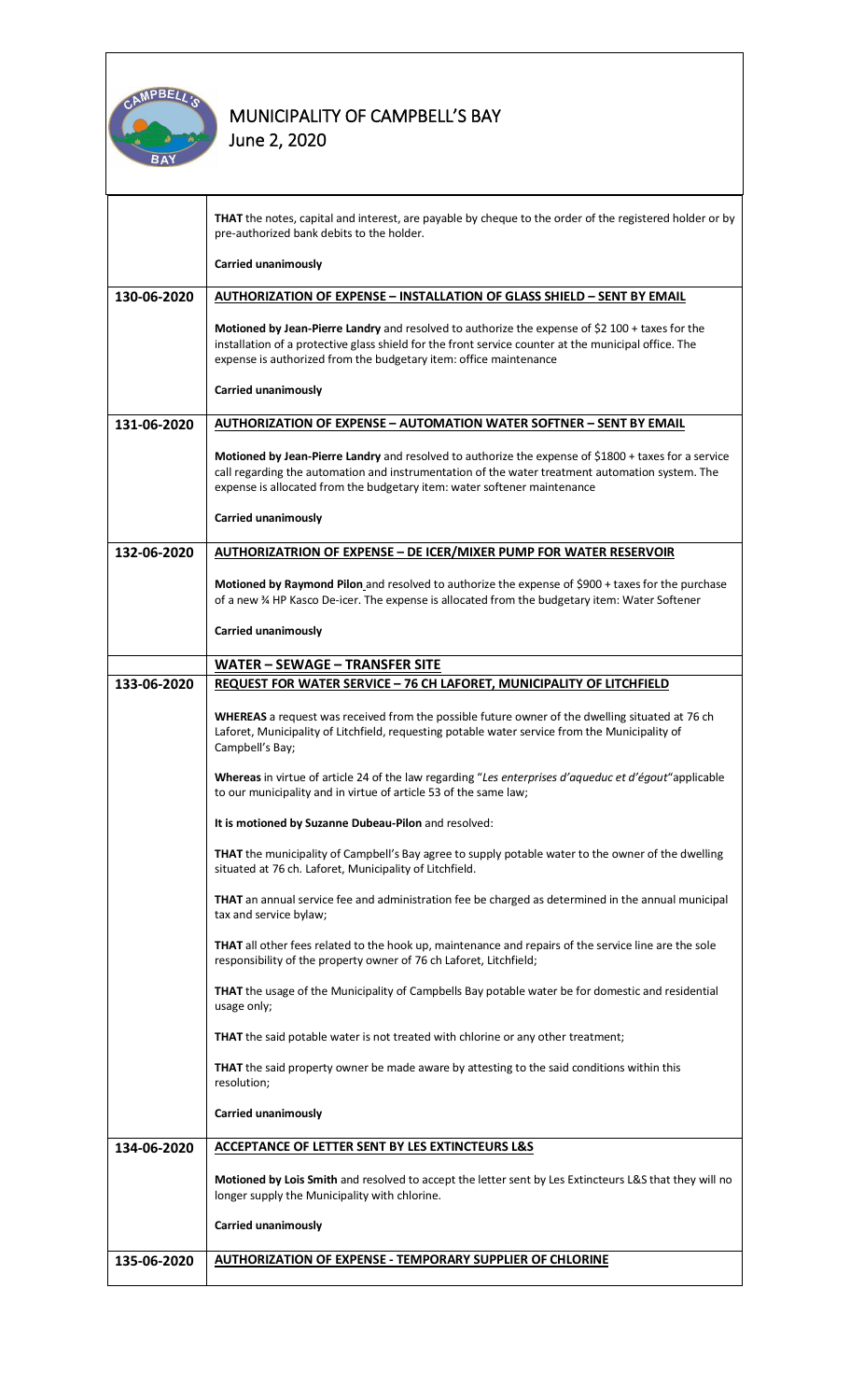

|             | Motioned by Stephanie Hebert-Shea and resolved to authorize the expense of 200 liters of chlorine<br>from Consult'eau. The expense is allocated from the budgetary item: Water Softener - chlorine                         |  |  |  |
|-------------|----------------------------------------------------------------------------------------------------------------------------------------------------------------------------------------------------------------------------|--|--|--|
|             | Carried unanimously                                                                                                                                                                                                        |  |  |  |
|             | PARKS, RA HALL AND RINK                                                                                                                                                                                                    |  |  |  |
| 136-06-2020 | <b>CANADA SUMMER JOBS PROGRAM</b>                                                                                                                                                                                          |  |  |  |
|             | WHEREAs the Municipality previously cancelled the summer leisure program and coordinator position<br>for summer 2020, ref. 105-05-2020;                                                                                    |  |  |  |
|             | WHEREAS the Municipality can still participate in the Canada Summer Jobs Program by hiring a public<br>works assistant rather than a summer leisure coordinator;                                                           |  |  |  |
|             | <b>WHEREAS</b> the Municipality has received approval for the Canada Summer Jobs Program for a public<br>works assistant;                                                                                                  |  |  |  |
|             | THEREFORE,<br>Motioned by Stéphanie Hébert-Shea and resolved to post a public works laborer position in<br>accordance with the program terms and conditions.                                                               |  |  |  |
|             | It is noted that the candidate must have a full driver's license                                                                                                                                                           |  |  |  |
|             | Carried unanimously                                                                                                                                                                                                        |  |  |  |
| 137-06-2020 | <b>CANADA SUMMER JOBS PROGRAM - HIRING COMMITTEE</b>                                                                                                                                                                       |  |  |  |
|             | Motioned by Raymond Pilon and resolved that the following hiring committee be formed for the<br>position, Councilors Stéphanie Hébert-Shea, Tim Ferrigan and Suzanne Dubeau-Pilon and the Mayor.                           |  |  |  |
|             | Carried unanimously                                                                                                                                                                                                        |  |  |  |
|             |                                                                                                                                                                                                                            |  |  |  |
| 138-06-2020 | QUESTIONNAIRE - REVISION OF THE LAND USE AND DEVELOPMENT PLAN OF THE MRC<br><b>PONTIAC</b>                                                                                                                                 |  |  |  |
|             | WHEREAS the MRC Pontiac is currently revising the regional Land Use and Development Plan;                                                                                                                                  |  |  |  |
|             | <b>WHEREAS</b> the MRC Pontiac has sent a questionnaire to the local municipalities for comments<br>regarding the revision of the regional land use and development plan;                                                  |  |  |  |
|             | <b>WHEREAS</b> a copy of this questionnaire was sent by email to all Council members;                                                                                                                                      |  |  |  |
|             | Motioned by Jean-Pierre Landry and resolved to send the questionnaire regarding the MRC Pontiac<br>land use and development plan revision once all Council members have sent in their comments to the<br>Director General. |  |  |  |
|             | <b>Carried unanimously</b>                                                                                                                                                                                                 |  |  |  |
|             | <b>MISCELLANEOUS</b>                                                                                                                                                                                                       |  |  |  |
| 139-06-2020 | <b>OFFICE HOURS - CHANGE</b>                                                                                                                                                                                               |  |  |  |
|             | Motioned by Tim Ferrigan and resolved to change the office opening hours from Monday to<br>Thursday, instead of Tuesday to Friday, effective June 8, 2020.                                                                 |  |  |  |
|             | Adopted                                                                                                                                                                                                                    |  |  |  |
|             |                                                                                                                                                                                                                            |  |  |  |
|             | <b>SECURITY</b>                                                                                                                                                                                                            |  |  |  |
| 140-06-2020 | <b>CHIEFS MONTHLY REPORT - MAY 2020</b>                                                                                                                                                                                    |  |  |  |
|             | <b>WHEREAS</b> the Fire Chief prepared his monthly report for the month of May 2020 and it is presented<br>by the Mayor;                                                                                                   |  |  |  |
|             | Motioned by Stéphanie Hébert-Shea and resolved to accept the Fire Chief's monthly report as<br>presented.                                                                                                                  |  |  |  |
|             | Adopted                                                                                                                                                                                                                    |  |  |  |
| 141-06-2020 | QUOTE RECEIVED FROM BATTLESHIELD FOR BATTERY CHARGING FOR AERIAL LADDER                                                                                                                                                    |  |  |  |